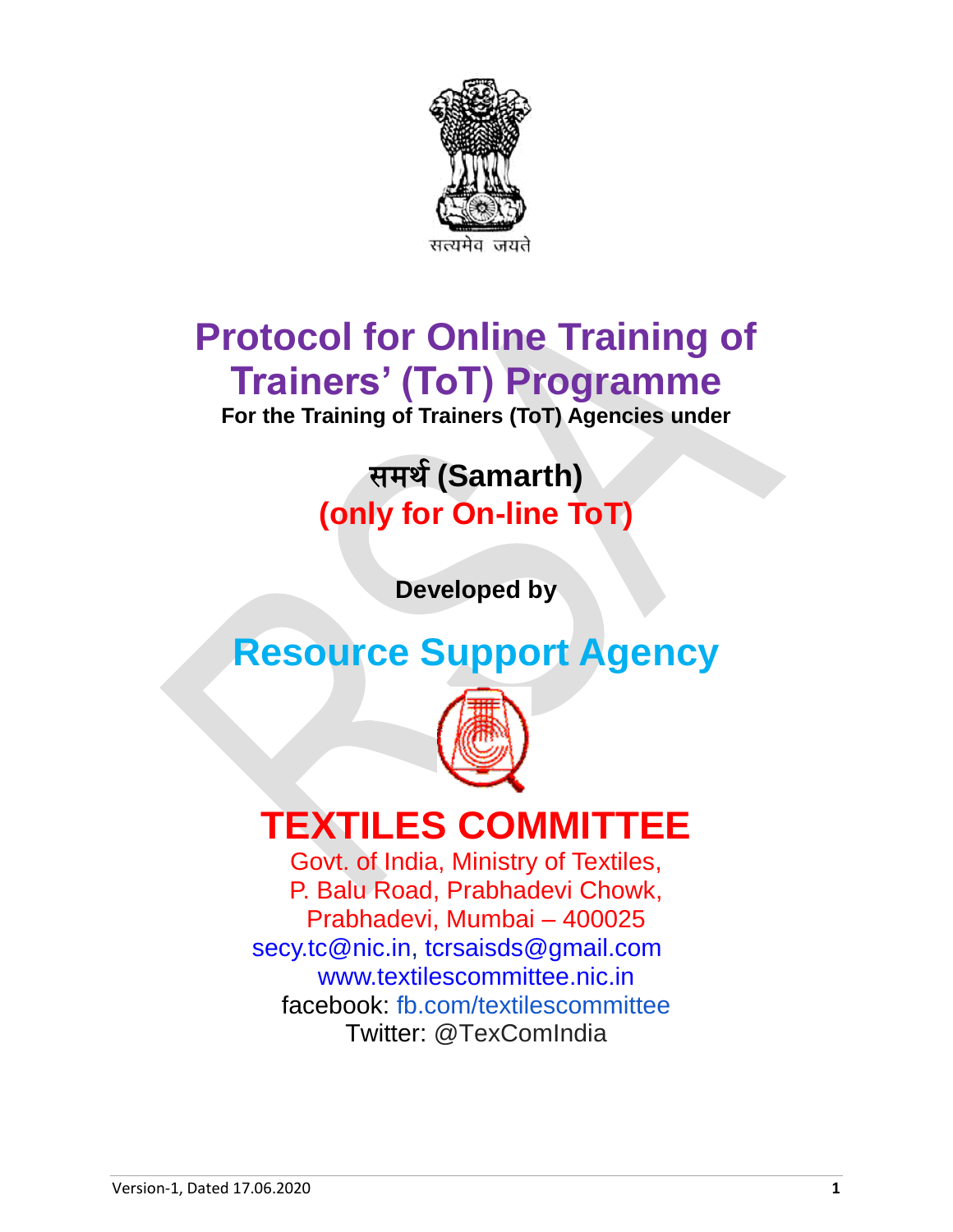- *a)* **Resource Support Agency (RSA):** The Textiles Committee (TC) is designated as RSA for implementation of the Samarth Scheme.
- *b)* **Training of Trainer Agency (ToT):** An agency duly authorized and empanelled by the RSA to conduct Training of Trainers (ToT).
- *c)* **Implementing Partner (IP):** Any interested organization duly authorized by Ministry of Textiles to conduct training of trainees under Samarth Scheme.
- *d)* **Provisional Empanelment:** Preliminary stage of empanelment after which the agency is required to ensure the accreditation of minimum 5 Master Trainers for Apparel sector or 1 Master Trainer for Handloom/Handicraft/Jute/Knitting/ Processing/Silk/Wool/Other fibers from RSA to be eligible for final Empanelled as Training of Trainers (ToT) Agency of the RSA under Samarth.
- *e)* **Trainee:** Any citizen of India possessing an Aadhaar Card (unless exempted under Aadhaar Act, 2016) with age over 14 years or as prescribed under relevant labour law.
- *f)* **Candidate New Trainer (CNT):** A Candidate New Trainer is who meets the requisite education qualification & relevant industry experience and would have to undergo 5 days of ToT **OR 8 days** of Online ToT programme.
- *g)* **Candidate Existing Trainer (CET):** An Candidate Existing Trainer is one who approved by any of the textile related SSC's (valid ToT certificate) and meets the requisite education qualification, industry experience and possess of/over 600 hours (or two batches of 300 hours each) of training experience in the related sub-sector/occupations. Such applicants did not require to undergo through 4 days ToT program of 5 days **OR** 7 days of Online ToT program of 8 days but would need to undergo 1 day assessment.
- *h)* **Trainer (T):** A Trainer is who successful passed the assessment of ToT programme and got certified with RSA under SAMARTH Scheme.
- *i)* **Assessment (In case of ToT):** It is a way to understand the competency of trainer by the way of written test/online test, oral presentation & personal interview.
- *j)* **Master Trainer (MT):** Person duly accredited/certified by RSA under Samarth to conduct such Training of Trainers as required by the RSA through its empanelled Training of Trainer (ToT) Agencies.
- *k)* **Online ToT Protocol:** It is the sub protocol of approved master protocol which provides detailed guidelines to conduct online Training of Trainers' programme duly developed by the RSA under Samarth which will be amended from time to time by "RSA, TC" for the purpose of online Training of trainers under 'Samarth'.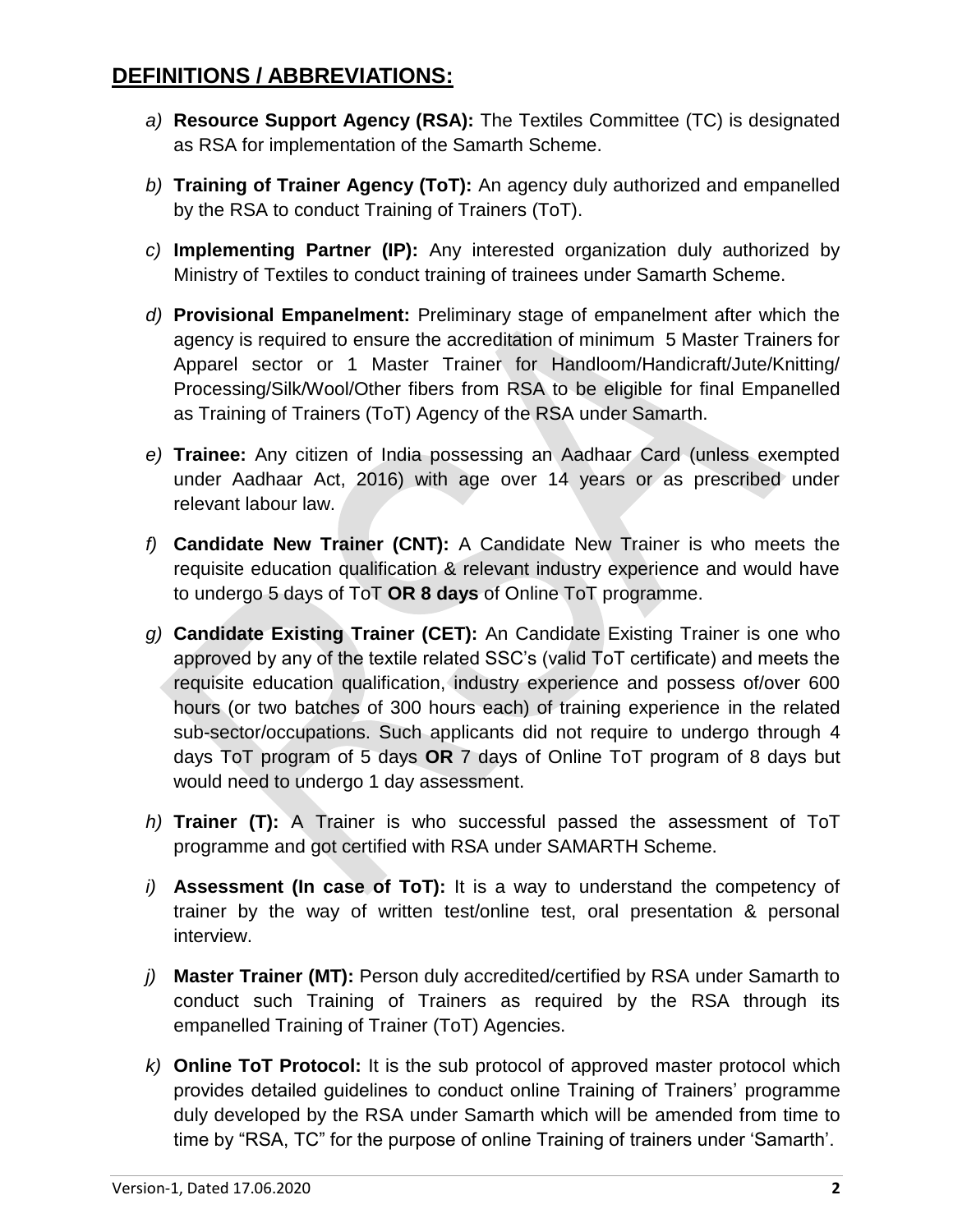- *l)* **UID:** It the Unique Identification Number allotted by RSA to each successful trainer.
- *m)* **KYMT:** Know Your Master Trainer
- *n)* **KYT:** Know Your Trainer
- *o)* **TC:** Textiles Committee

Version-1, Dated 17.06.2020 **3**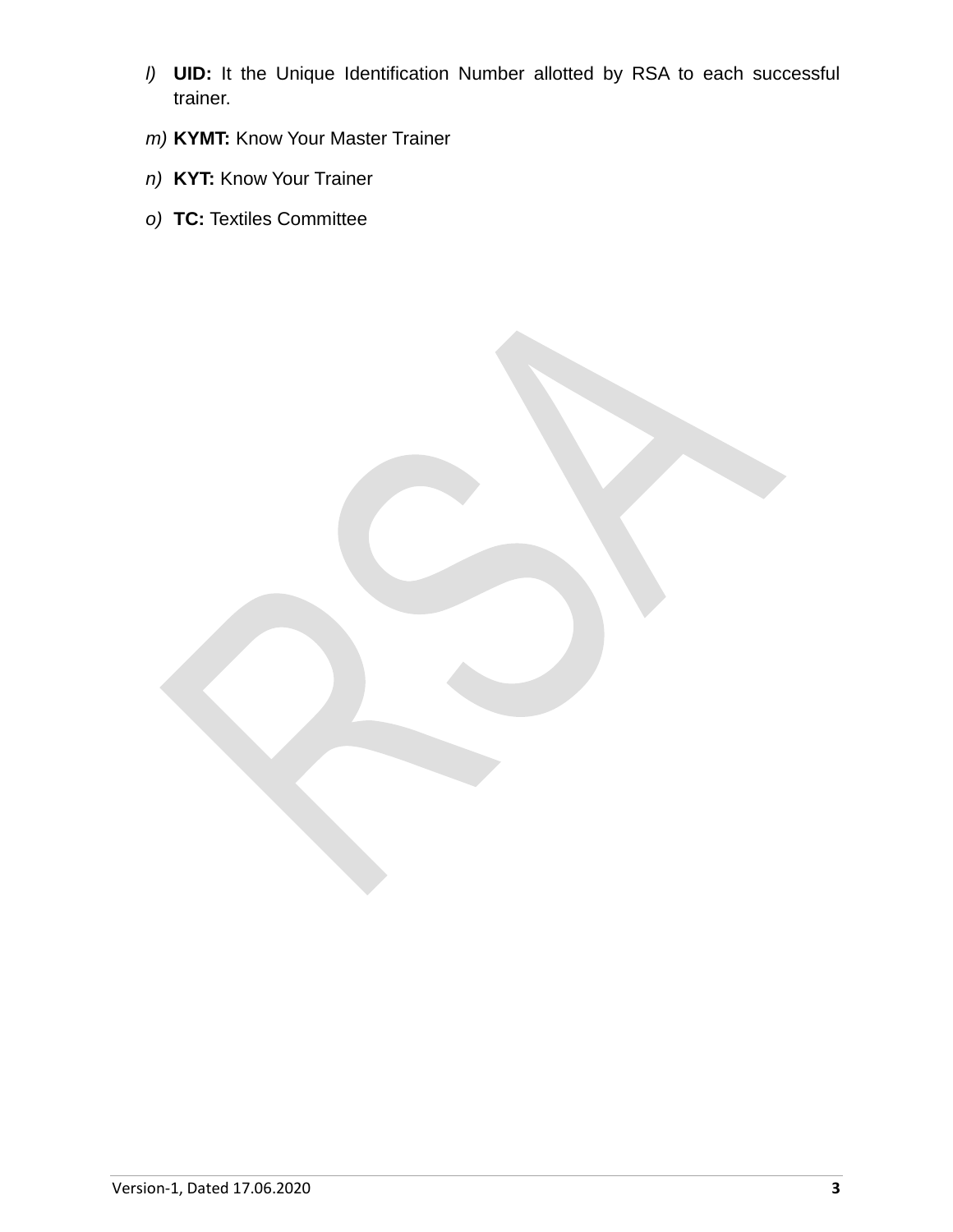# **TABLE OF CONTENT**

| Sr. No. | <b>Description</b>                                         | Page No. |
|---------|------------------------------------------------------------|----------|
|         | Background                                                 | 5        |
| 2       | Objectives of the Scheme                                   | 5        |
| 3       | <b>Resource Support Agency(RSA)</b>                        | 6        |
| 4       | Why Online ToT?                                            | 6        |
| 5       | Online Training of Trainers(ToT) for CNT/CET               | 7        |
| 6       | Online Assessment of CET & CNT                             | 12       |
| 7       | Steps to Open Link for CEP/Assessment                      | 14       |
| 8       | Basic Etiquette Required for Successful Video Conferencing | 19       |
| 9       | Power to Modify                                            | 20       |
| 10      | Declaration Form (Annexure-1)                              | 21       |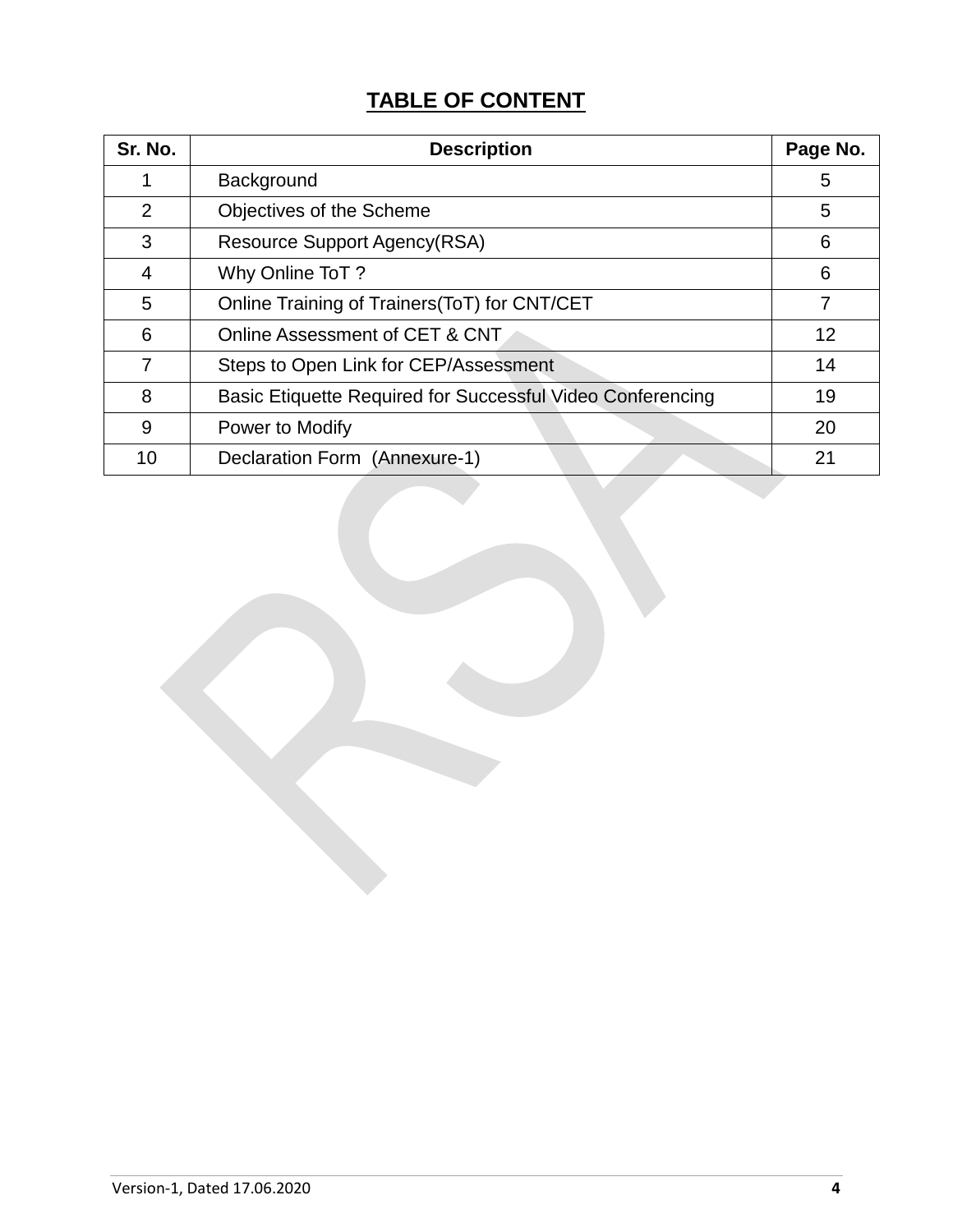### **1. BACKGROUND**

The Ministry of Textiles (MoT) has introduced a new scheme titled "Scheme for Capacity Building in Textile Sector" (SCBTS) which shall be known as "समर्थ "(Samarth). The Samarth is launched with a view to transform the unskilled manpower to skilled workforce in various sub-sectors like Garment, Knitting, Processing, Manmade & Synthetic fibres and other unorganised textile sector/sub-sector and trade including traditional sectors like Jute, Silk, Handloom, Handicraft & Carpet by running the certified Skill Development Programme in these sub-sectors across the country. The proposed scheme is with target outlay of Rs. 1300 cr. with a physical target to train 10 lakh personnel (9 lakh personnel in organised & 1 lakh personnel in traditional sectors) over the period of 3 years (2017-2020).

The MoT has designated the Textiles Committee (TC) as the Recourse Support Agency (RSA) for implementing SAMARTH. The RSA, endeavours to structure Training program for Trainers and Assessors across textile sector through this Protocol. The Protocol on Training of Trainers has been developed on a consultative approach with the aim to provide a robust model for creating quality trainers required under Samarth.

### **2. OBJECTIVES OF THE SCHEME**

Keeping in view, the demand for skilled workforce, the Ministry of Textiles, Government of India is implementing 'Samarth' with the following objectives.

- i. To provide demand driven, placement oriented National Skills Qualification Framework (NSQF) compliant skilling programmes to incentivize and supplement the efforts of the industry in creating jobs in the organized textile and related sectors; covering the entire value chain of textiles, excluding Spinning & Weaving.
- ii. To promote skilling and skill up-gradation in the traditional sectors of handlooms, handicrafts, sericulture and jute.
- iii. To enable provision of sustainable livelihood either by wage or self employment to all sections of the society across the country.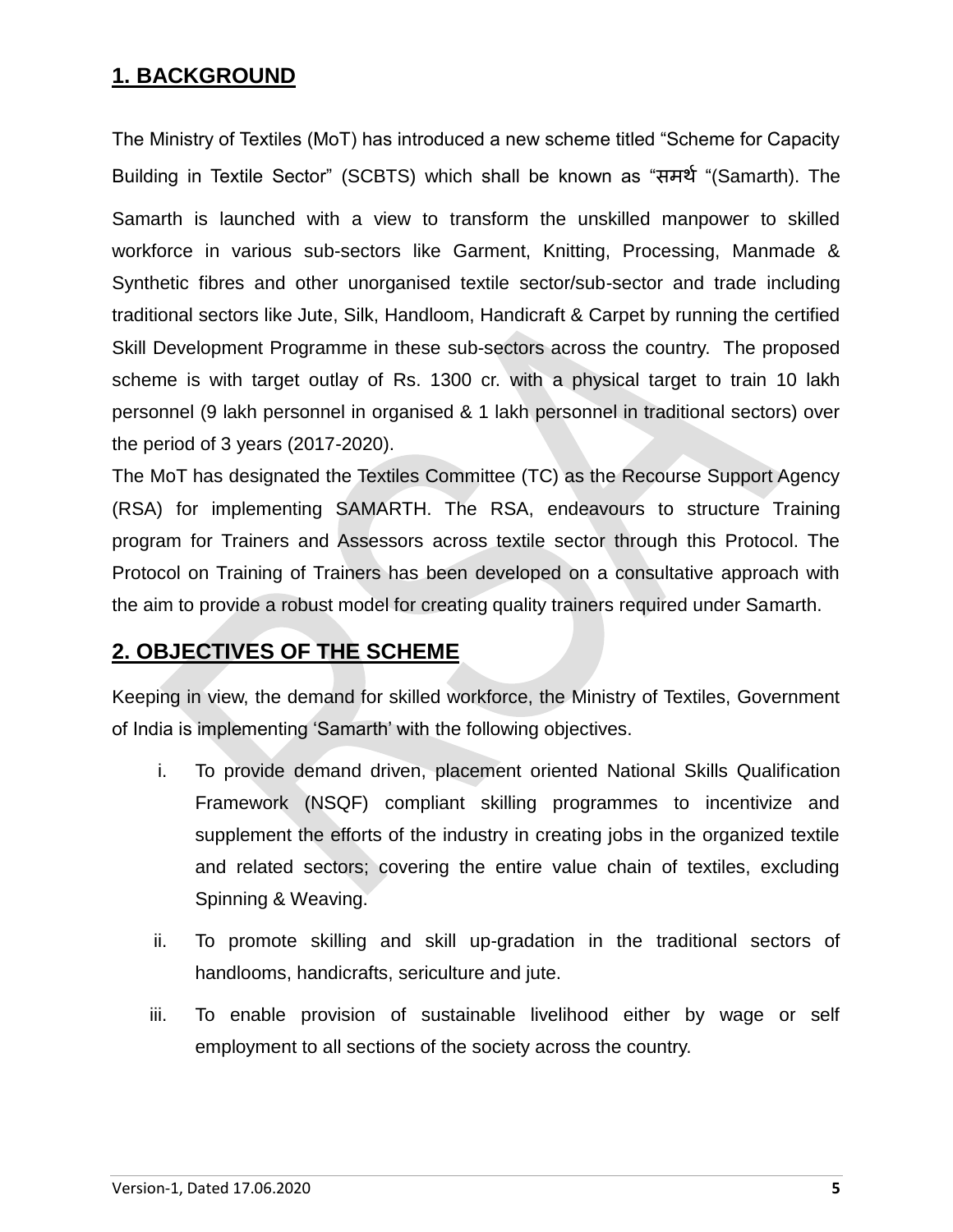## **3. RESOURCE SUPPORT AGENCY (RSA)**

Textiles Committee, a Statutory body under the Ministry of Textiles, Government of India was set up by an Act of Parliament viz., 'Textiles Committee Act', 1963. The main objectives of the Committee activities are oriented towards overall quality improvement of textiles in India. The Government of India, Ministry of Textiles has designated the Textiles Committee as **Resource Support Agency (RSA)** for the new scheme 'SAMARTH' of the Ministry of Textiles, Government of India for providing resources in various sub-sectors like Garmenting, Knitting, Processing, Handloom, Jute, Silk, Technical Textiles, Wool, Others (Other fiber) and Handicrafts & Carpet, etc.

The Textiles Committee, as RSA, will be performing the following functions under the ''Samarth":

- i. To identify and finalize the skill development needs in consultation with Sector Skill Councils (SSCs) and industry.
- ii. To standardize the course content and to develop the content.
- iii. To specify the training centre's infrastructure with reference to the NSQF courses.
- iv. To standardize the admission, assessment, certification and accreditation processes in consultation with the SSCs and industry to ensure consistency and acceptability by various stake holders.
- v. To empanel Assessment Agencies and to monitor their performance.
- vi. To conduct Training of Trainers (ToTs) and Training of Assessors (ToAs) in coordination with respective SSCs.
- vii. To conduct the skill gap studies from time to time and build up skill data base for the industry.
- viii. To study the global scenario and best practices in skilling in Textile Sector.

### **4. WHY ONLINE ToT ?**

Due to pandemic situation arised due to outbreak of Corona-virus disease-2019 (COVID-19) (It is an [infectious disease](https://en.wikipedia.org/wiki/Infectious_disease) caused by Severe [Acute Respiratory](https://en.wikipedia.org/wiki/Severe_acute_respiratory_syndrome_coronavirus_2)  [Syndrome Coronavirus 2\)](https://en.wikipedia.org/wiki/Severe_acute_respiratory_syndrome_coronavirus_2) the Government of India on  $24<sup>th</sup>$  March, 2020 announced nationwide lockdown for 21 days to reduce the spread of Covid-19 virus. Accordingly, various State Government's extended the lockdown based on their local Covid-19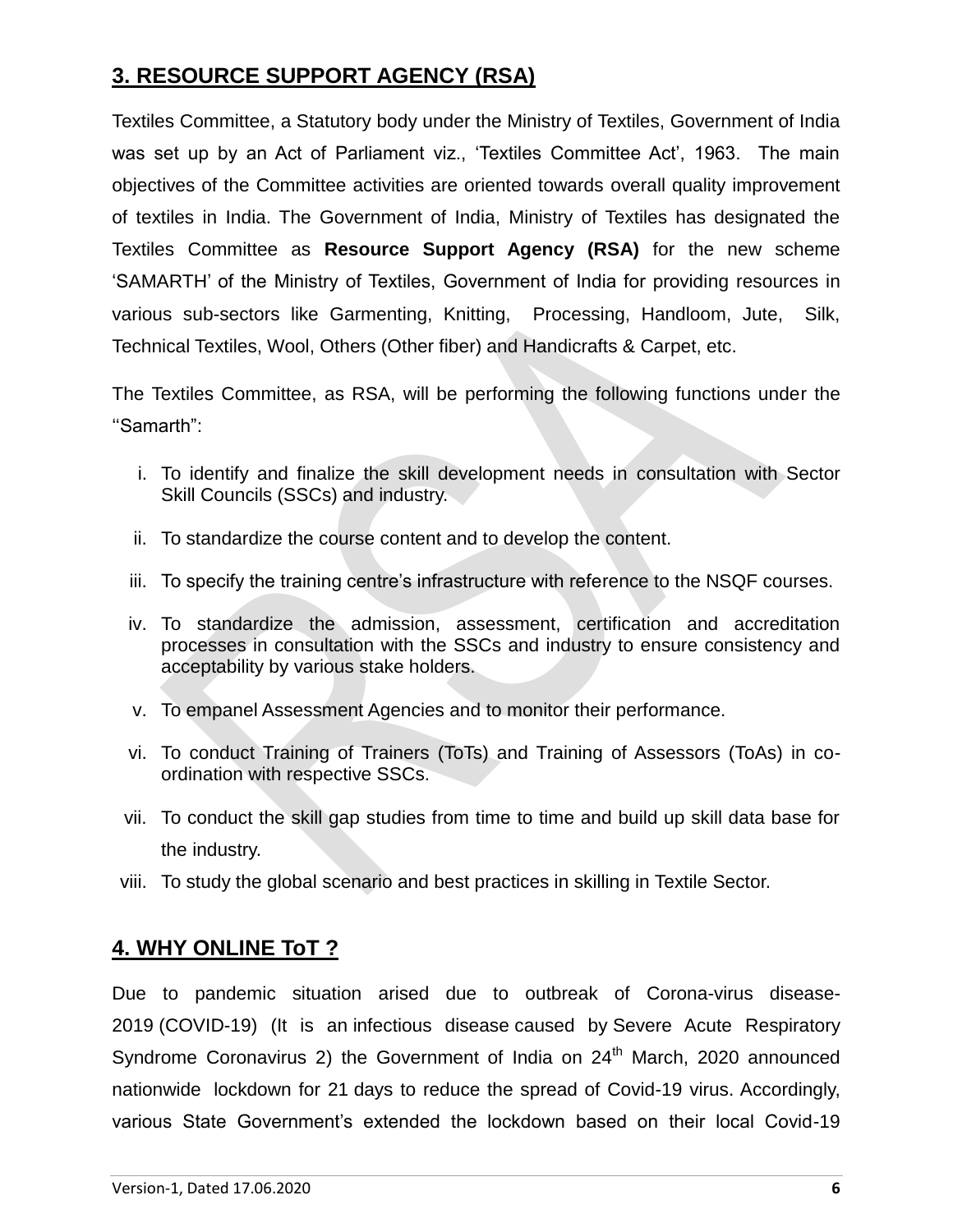situations. Due to this pandemic, there exist large number of containment zones where non-essential activities are prohibited. Moreover, many State Governments and/or local authorities have restricted movement of people except those involved in essential services. As a result the ongoing ToT program had to be halted. Due to current pandemic situation of COVID-19 and to avoid the spread of virus and taking into account the future trend, there is need of online teaching and e-learning. As a result, education has changed dramatically, with the distinctive rise of e-learning, whereby teaching is undertaken remotely and on digital platforms. It is time that we start the online e- learning training ToT Programme and explore its benefits to meet our targets with the positive coordination and support of Training of Trainers (ToT) agencies and Implementing Partners (IP's). All individual(s)/person(s) should follow the Covid-19 guidelines of MHA, MoHFW and State Government/ local authority.

**The RSA, Textiles Committee has already published the Training of Trainers (ToT) Protocol dated 05th February, 2020 and amendments via public notice No. SAMARTH/RSA-CAT/28/2019 (ToT Protocol) dated 20th February, 2020 on Textiles Committee website [\(http://textilescommittee.nic.in/\)](http://textilescommittee.nic.in/) with the due approval of Ministry of Textiles.** Due to the current pandemic situation of Covid-19, the MoT has directed the RSA to develop a protocol to conduct the ToT through online Mode vide letter F.No. 01/07/2018-ISDS dated 04<sup>th</sup> June, 2020. It is to mention that, the eligibility **criteria, types of trainers, fee structures, application apply procedure, routing, general terms and rules etc. are already described in the Main approved ToT Protocol & its amendments and this Protocol should be read along with the Main MOT approved Protocol on ToT in order to successfully conduct Online ToT.**

# **5. ONLINE TRAINING OF TRAINERS (ToT) FOR CNT/CET**

To provide efficient and effective skill development training to trainees, RSA intends to create a large pool of trainers under the Samarth Scheme. The trainer trained by notified ToT agencies/centres and certified by RSA are expected to take up training in various textiles sub-sectors/job roles like Garmenting, Knitting, Processing, Handloom, Jute, Silk, Technical Textiles, Wool, Others (Other fiber) and Handicrafts & Carpet. The trainers responsible to train the trainees must be knowledgeable and be equipped with skills to deliver training. The efficiency of the trainers would reflect the proficiency of the training they provide to the candidates in the specific job role. The training will be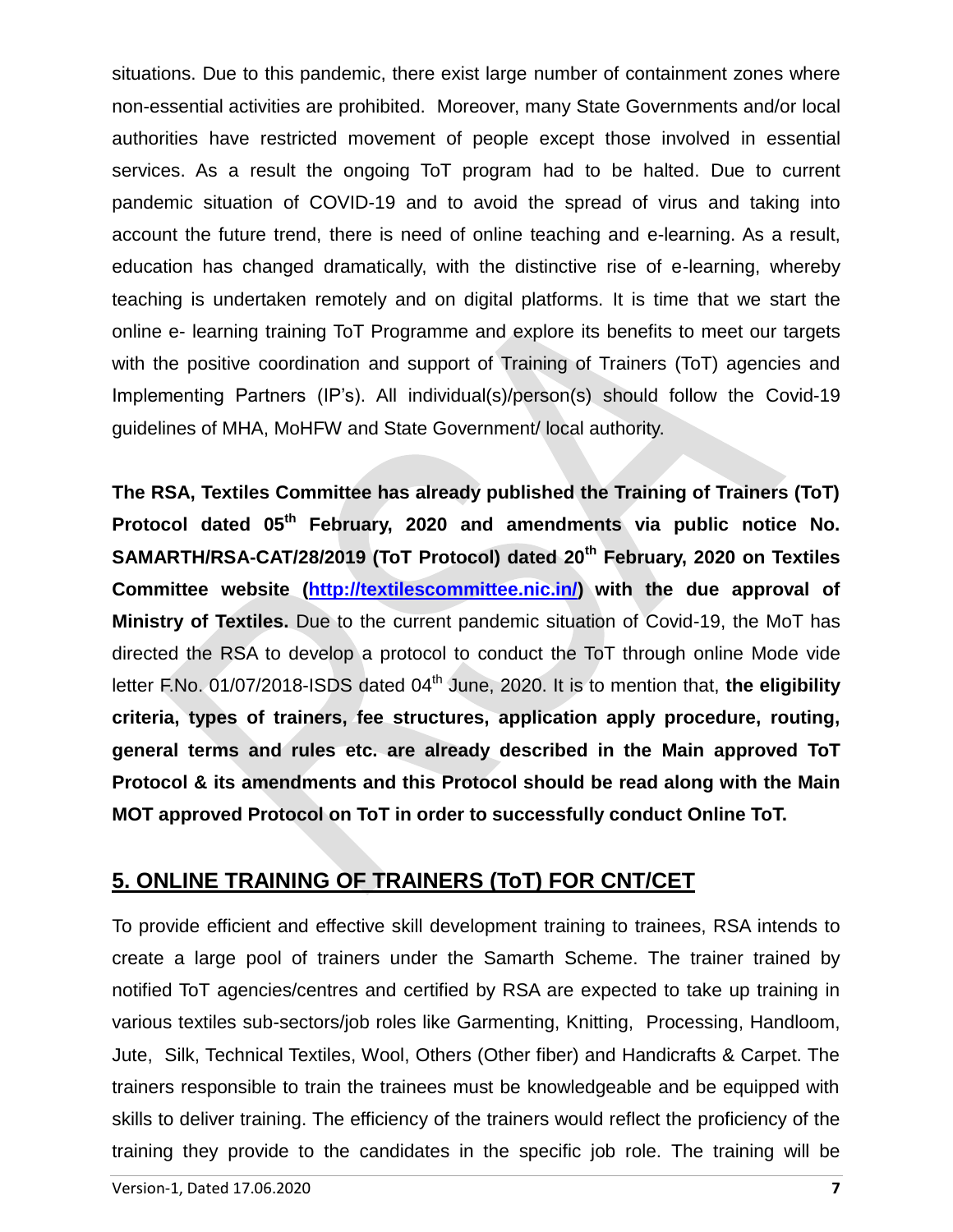provided job roles wise through Online mode.

Training of Trainers (ToT) is a program for the development of training delivery skills of those who wish to become trainers in the sector/course of their preference. Supply of quality trainers is one of the most critical elements to ensure efficiency of any Skill Development Programme. A structured and detailed ToT Program for Trainers is essential to address the requirement of adequately trained trainers in the skill ecosystem.

Training of Trainers (ToT) program is envisaged to focus towards:

- Orientation and alignment of trainers as per the requirement of Samarth on the respective job roles and sub-sectors.
- Development of teaching pedagogy and best practices to trainers engaged in imparting skill training to trainees in various job roles approved by the RSA.

#### **5.1. Online ToT Program Structure CNT/CET:**

Online ToT for a Candidate New Trainer (CNT) / Candidate Existing Trainer (CET) is an elaborate training programme that covers orientation and/or assessment on both Domain and Platform skills. The 'Online ToT module' for a CNT entails the training of Domain skills and Platform skills for 7 days followed by Assessment on both the skills in 1 day. Incase of CET, applicants do not require to undergo 7 days ToT training on Domain skills and Platform skills but are required to undergo only 1 day Assessment on both Domain skills and Platform skills. On successfully passing the Assessment, the CNT/CET would be declared a 'Certified Trainer'.

ToT agency may decide the platform ( video-confernecing solution) to be used for conducting online training as a lot of platforms are available in the social media. It is clarified that RSA will not pay any extra fees/charges towards utilisation of any such platform for online TOT training.

As this is online learning programme and in view of the fact that continuous exposure to device screen, availability of stable connection and bandwidth related issues, RSA has recommended a per day schedule of 5 hours of training in the ToT Program module (3 hours morning session and 2 hours after lunch session). The structure of ToT module is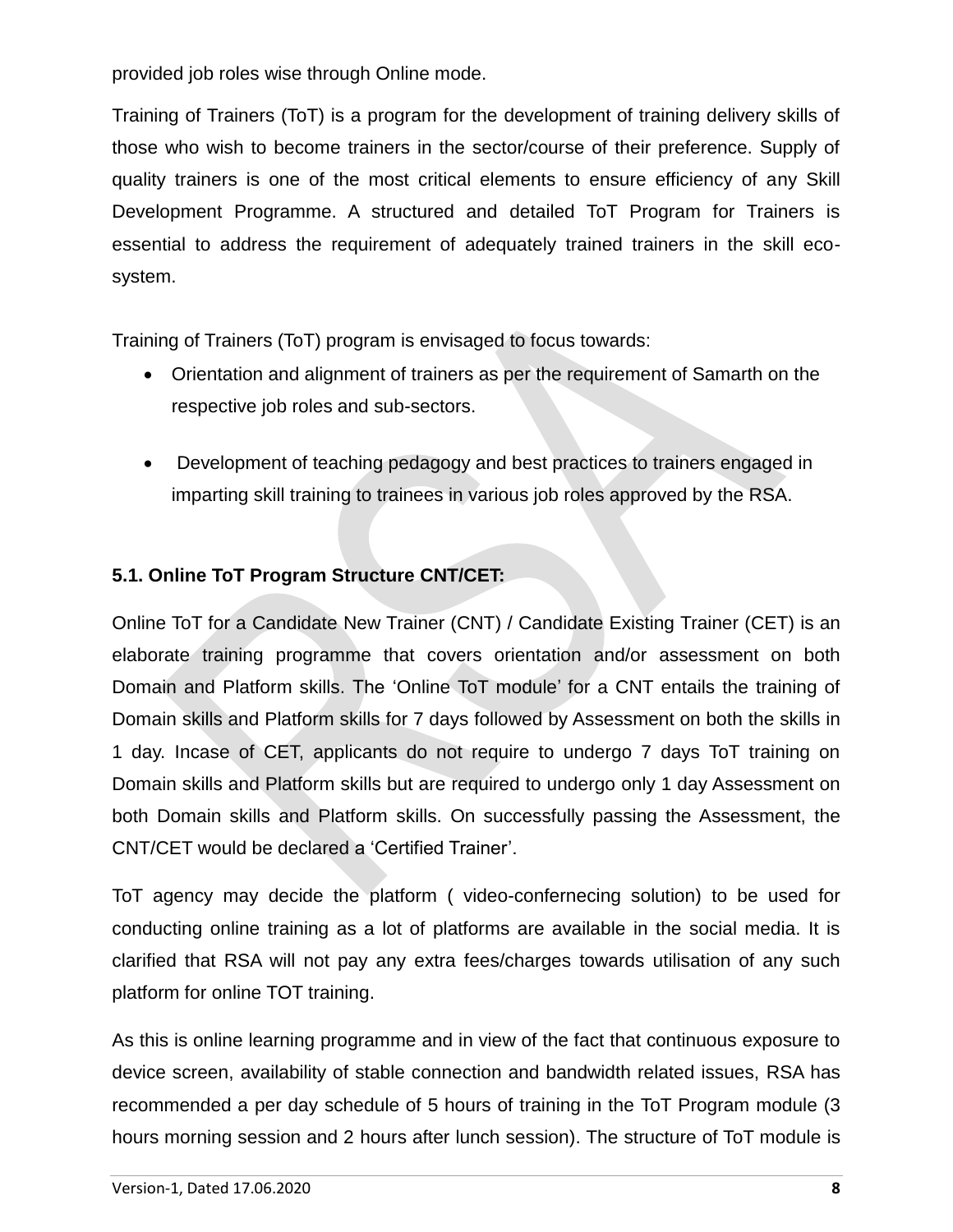given in table below:

#### **Table-1**

| <b>Structure of ToT Module - Candidates New Trainers (CNT)</b> |                 |                       |  |
|----------------------------------------------------------------|-----------------|-----------------------|--|
| <b>Stages of ToT</b>                                           | <b>Duration</b> | <b>Total Duration</b> |  |
| Domain Skills training                                         | 2 days          | 8 days                |  |
| <b>Platform Skills training</b>                                | 5 days          |                       |  |
| <b>Assessment of Domain Skills</b><br>& Platform Skills        | 1 day           |                       |  |

#### **Table-2**

| <b>Structure of ToT Module - Candidates Existing Trainers (CET)</b> |                 |                       |  |
|---------------------------------------------------------------------|-----------------|-----------------------|--|
| <b>Stages of ToT</b>                                                | <b>Duration</b> | <b>Total Duration</b> |  |
| <b>Assessment of Domain Skills</b><br>& Platform Skills             | 1 day           | day                   |  |

**Note:** The Maximum batch size will be of 20 candidates for ToT Program.

#### **5.2 Steps to Nominate the CNT/CET:**

**i.** The detailed procedures (duly filled & stamped KYT forms, supporting documents proofs, copy of fee receipt etc.) to nominate the CNT/CET is already mentioned in the Master ToT Protocol.

ii. In addition to the existing requirements specified in the approved Master TOT Protocol, a duly filled and stamped **declaration form** (enclosed herewith as **Annexure-I)** will have to be sent by the IP's to the RSA along with application, supporting documents proofs and fee receipts etc. in hard copy as well as **online soft copy** to designated email id [\(tcrsaisds@gmail.com\)](mailto:tcrsaisds@gmail.com). In short, IP need to send followings:

- KYT form duly filled and stamped by IP
- Supporting documents proof signed and stamped by IP
- Declaration form duly filled and stamped by IP
- Fee receipt (Online/NEFT)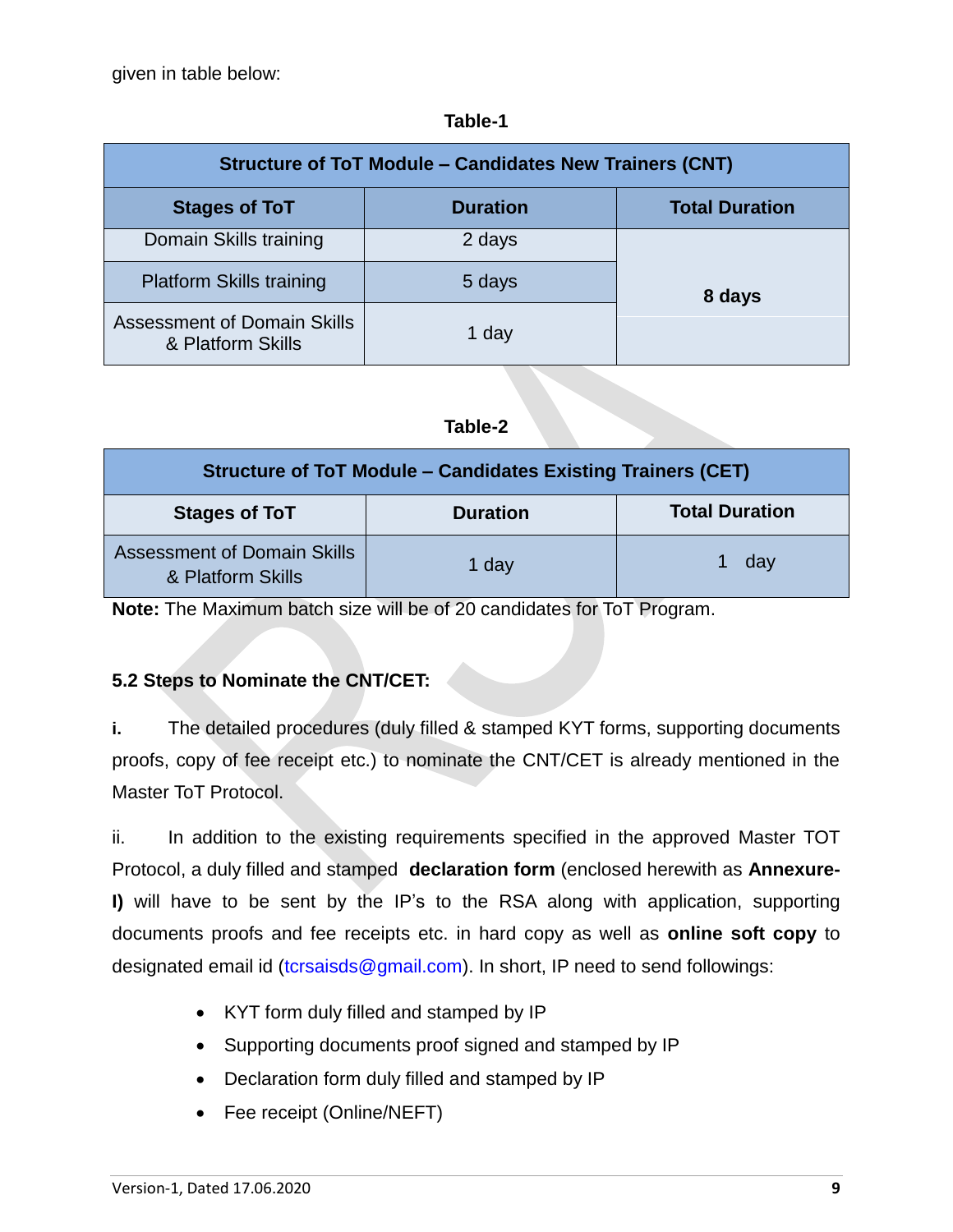**Note:** where the IP has already sent nominations earlier, they need to only submit duly filled signed & stamped Declaration form(s) to the RSA in the prescribed format via mail as well as hard copy.

**iii.** This Declaration form is an undertaking from the IP about his/her/their obligations to provide proper faciities and infrastructure at their end to enable the nominated candidates (CNT/CET) to effectively and efficaciously participate in the online training module and that RSA will not be held liable or responsible for consequences arising out of non adherence to any of the set guidelines of infrastructure bottlenecks in the conduct of the online training including failure of the nominated candidates to pass the Assessment.

**Note:** Final decision of allotment of batches will be taken by the RSA.

#### **5.3 Responsibilities of IP:**

**i.** IPs will have to sent all nominations/applications with declaration forms to the RSA in hard copy as well as in **soft copy** to email id [\(tcrsaisds@gmail.com\)](mailto:tcrsaisds@gmail.com). IP should also ensure that the photocopies are cross checked with the originals.

**Note:** : If IP sent nominations earlier, then IP needs to submit only duly filled (with signed & stamped) declaration forms to RSA via mail as well as hard copy.

**ii.** IP ensures that all the nominated CNT/CET should have proper platform, smart phones/tablet/ laptops with good internet facility and working email ids in coordination with allotted ToT agency.

**iii.** At the time of Assessment, IP's need to ensure that candidates (CNT/CET) should have at least one smartphone and an additional smartphone/ tablet/ laptop with webcam with good internet facility and each candidate should have a working Gmail id. This set up is required to ensure availability of live video conferencing and and to ensure assessment related work (Online test).

**iv.** The IP's/candidates & ToT agency will mutually decide & ensure the availability of proper video conferencing platform prior to start of the training and also conduct pretrails with CNT/CET's to avoid any technical glitches at the time of trainings.

**v.** The camera quality must be appropriate.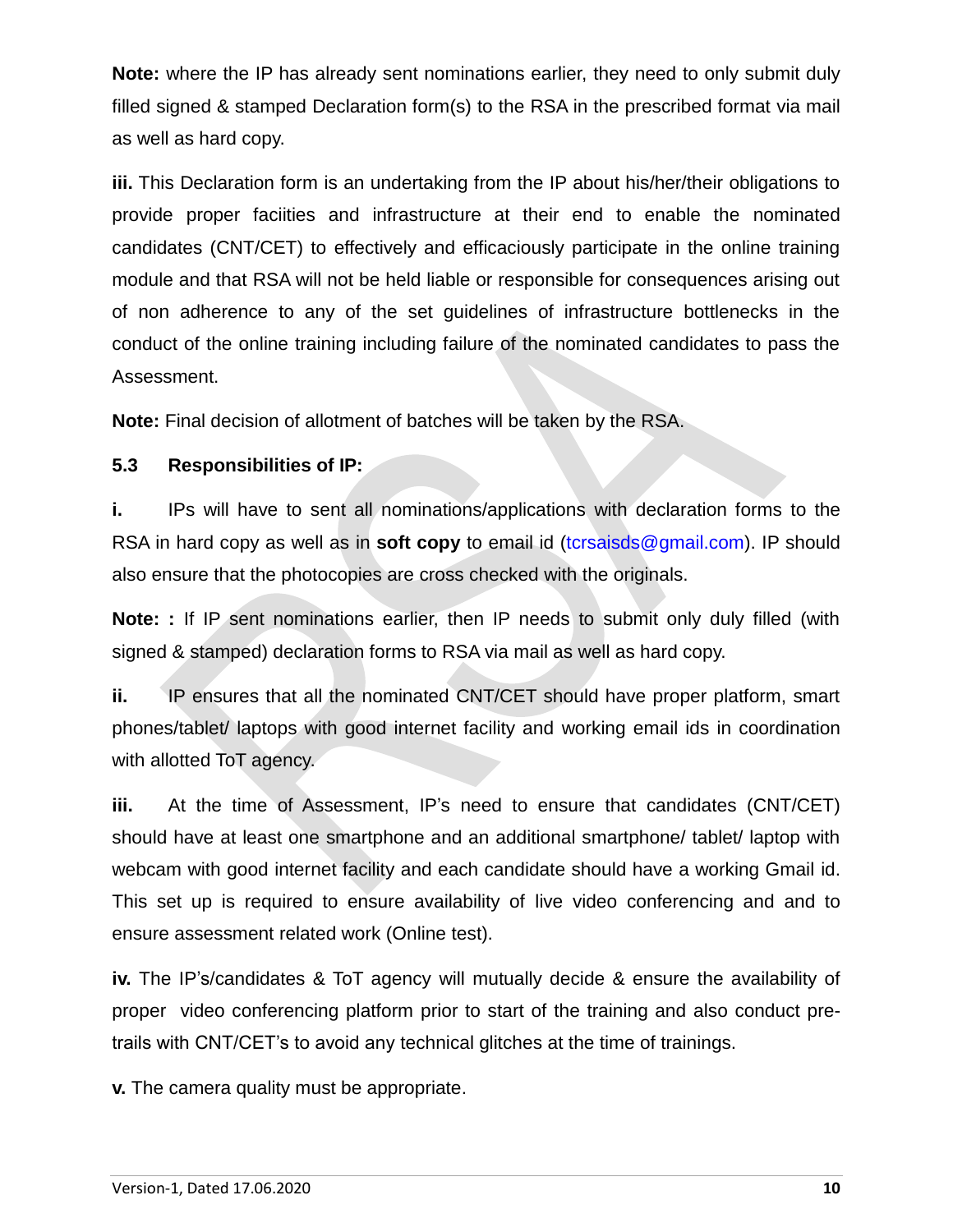**vi.** The IP ensures that all the eligible nominated CNT/CET will be present during the entire duration of online training course and no fees or charges are taken from them by the IP under any circumstances for undergoing this online TOT programme.

**vii.** IP will maintain the record and details of their nominated candidates for atleast 3 years.

**viii.** The RSA will assess individually platform skills through online video conference in coordination with ToT agency.

**ix.**, At the time of Assessment, it will be the complete responsibility of the IP to ensure availability of candidates and proper enabling environment/ infrastructure for the conduct of online assessment of candidate trainer(s) (CNT/CET) failing which the batch/ candidate will be treated as failed.

**x.** If for any reasons candidates miss out a online class due to connectivity or any other technical reason beyond the control of the candidate then IP should make sure and arrange the recordings of topics/class for its candidates to catchup. However, it is recommended that candidates should be available for the online training module on LIVE basis and resort to recordings should be only in exceptional cases or only as a supplementary ecercise. **It may be noted that if candidate fails in Assessment, no extra chance will be provided on account of same**.

#### **5.4 Coordination with ToT Agency and CNT/CET:**

After checking whether the nominated candidate is eligibile or not as per set eligibility ty criteria, the RSA will share the details of shortlisted and eligible CNT/CET and their roll numbers with ToT agency and the IP's and also communicate the schedule of the training programme. Thereafter, the ToT agency will verify the details of candidates and coordinate with IPs and Candidates for the successful commencement and completion of the online training as per Protocol. They would also share demo videos of domain as well as platform skills so that the candidate can access these videos after the completion of day to day training and learn from it. If any candidates miss the training due to any technical issue or connectivity issue, then ToT agency will provide the recording of the lectures of the same to cope up with the batch.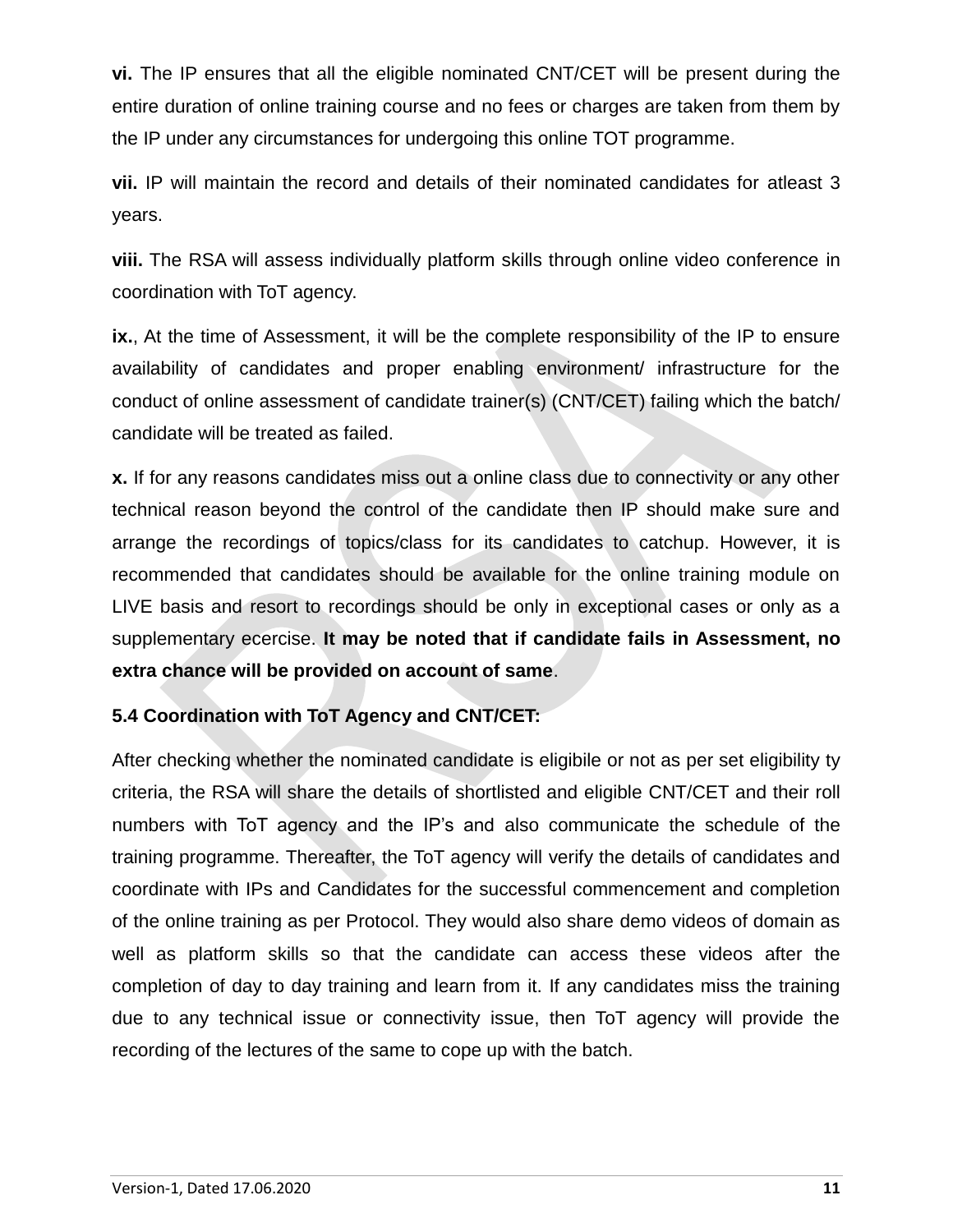All the Candidates will have to support the ToT agency on online learning platforms and understand the difficulties / problems and give maximum support to overcome challenges, if any faced by the candidates..

**Note:** ToT agency(s) ensures daily attendance of candidates and maintain records. The attendance of individuals will be shared with RSA in appropriate format duly signed and stamped by ToT agency on  $7<sup>th</sup>$  day (in forenoon) thruogh email.

The ToT agency to maintain the appropriate recording/files for atleast 03 years.

**Note:** The attendance of the candidate(s) in ToT programme should be 100%, otherwise he/she is ineligible to be considered for Assessment. The final decision in this regard will be taken by RSA.

# **6. ONLINE ASSESSMENT OF CNT & CET:**

All the CNT as well as CET shall undergo an Online Assessment to be conducted by the RSA, Textiles Committee. The Assessment will be aimed at checking the extent of learning in the area of platform as well as domain skills. The CNT shall be eligible for the Assessment if he/she has attended 100% sessions.

**Note:** RSA have rights to modify / amend / take decision on any issue / documents / acceptability or rejection of applications etc. All general Terms and Conditions are clearly indicated in the Master ToT Protocol of RSA.

#### **6.1 Methodology for Online Assessment:**

For the purpose of conducting online Assessment, the following methodology will be adopted for both CET and CNT:

- i. The Candidates should be available for Assessment before time of starting of test. He/She shall have to appear for online test (Domain skill) for particular course/job roles.
- ii. As mentioned in previous para, each candidate(s) should be provided **two smart phones/ tablet/ laptop with good internet facility and have working Gmail id**. One smart phone is for live video conferencing and other for online test.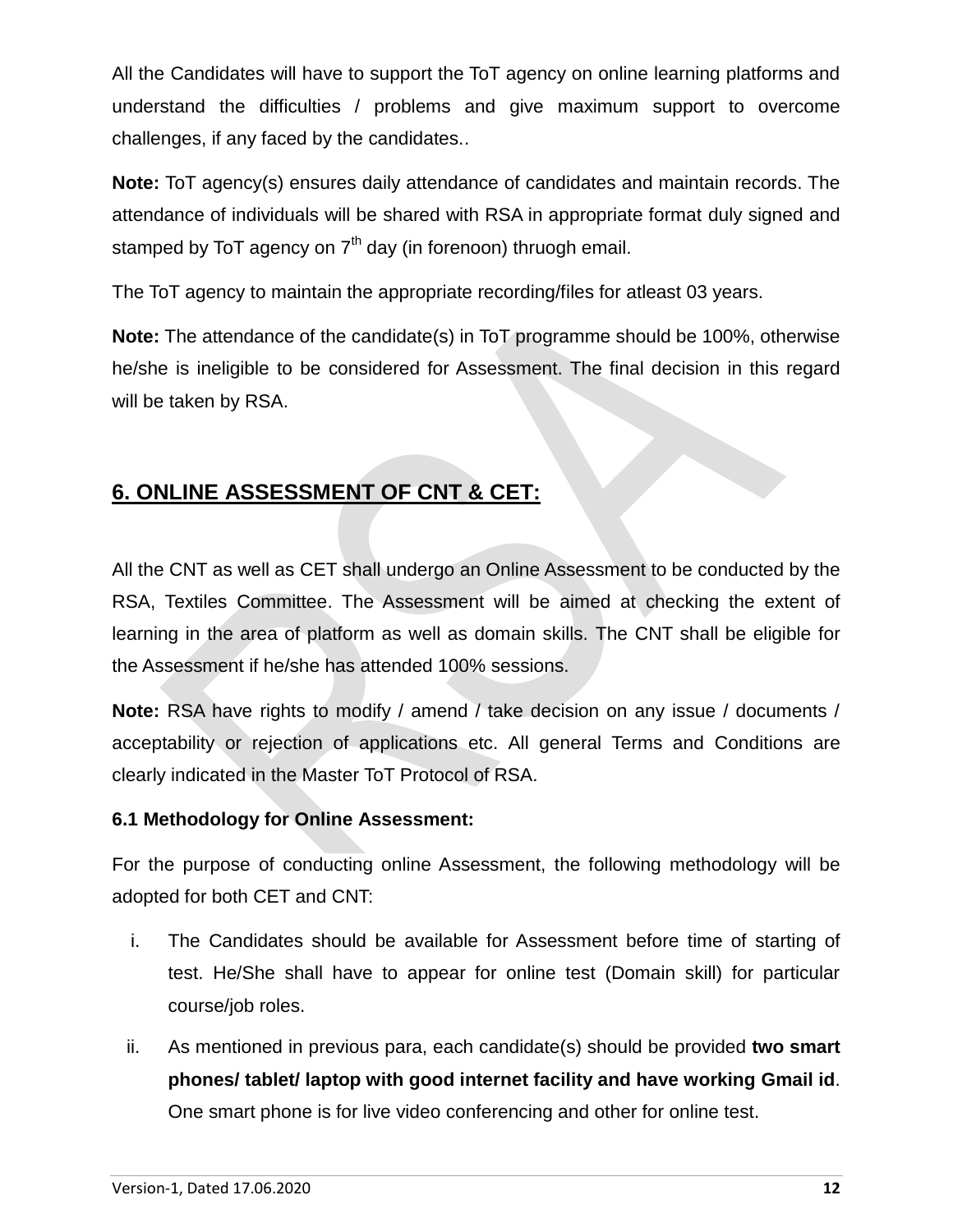#### **6.1.1 Platform skill evaluation through online viva (video conference):**

Viva is one of the important stages used in the process of certified Trainer as it will help in assessing the personality, interest of field, confidence, communications skill, general attitude.

He/She will be required to give online viva (Platform skill). Based on the viva, RSA will allot marks according to their oral presentation skills. For conducting viva of candidate trainers, he/she shall have to connect on video conference link provided by the RSA individually.

#### **6.1.2 Domain skill evaluation through online Test and video conference:**

The online domain tests shall contain a series of multiple-choice questions to be answered in a stipulated time limit. The link of online domain test will be provided to candidates at the time of test beginning so that the candidate can open/copy the link and paste on the Google Chrome which redirect the webpage. Both Platform and Domain skill tests are designed to accurately evaluate an individual's skill set and technical knowledge specific to that particular job role(s) for which the candidate desires to be a Trainer. A Candidate Trainer needs to specify course (s) / job role(s) for which accreditation is sought.

There are two eventualities, one, where CNT/CET is able to access and reach to the IP center where IP center has arranged for conduct online training for CNT/CET. This case will be called as IP wise online Training/Assessment. The other eventuality would be where a CNT/CET cannot easily approach the IP Centre in which case he/she will undergo training/ Assessment as per their convenient location. Such eventuality would be called Candidate wise online Training/Assessment.

• IP wise: In this case, where CNT/CET can go to IP center and undertake Training/Assessment, the IP should arrange a common internet facility for group training, and in case of Assessment they should provide individual smartphones/tablet/ laptops with internet connectivity and working Gmail id for each candidate. For making proper Assessment of Domain skills by the RSA,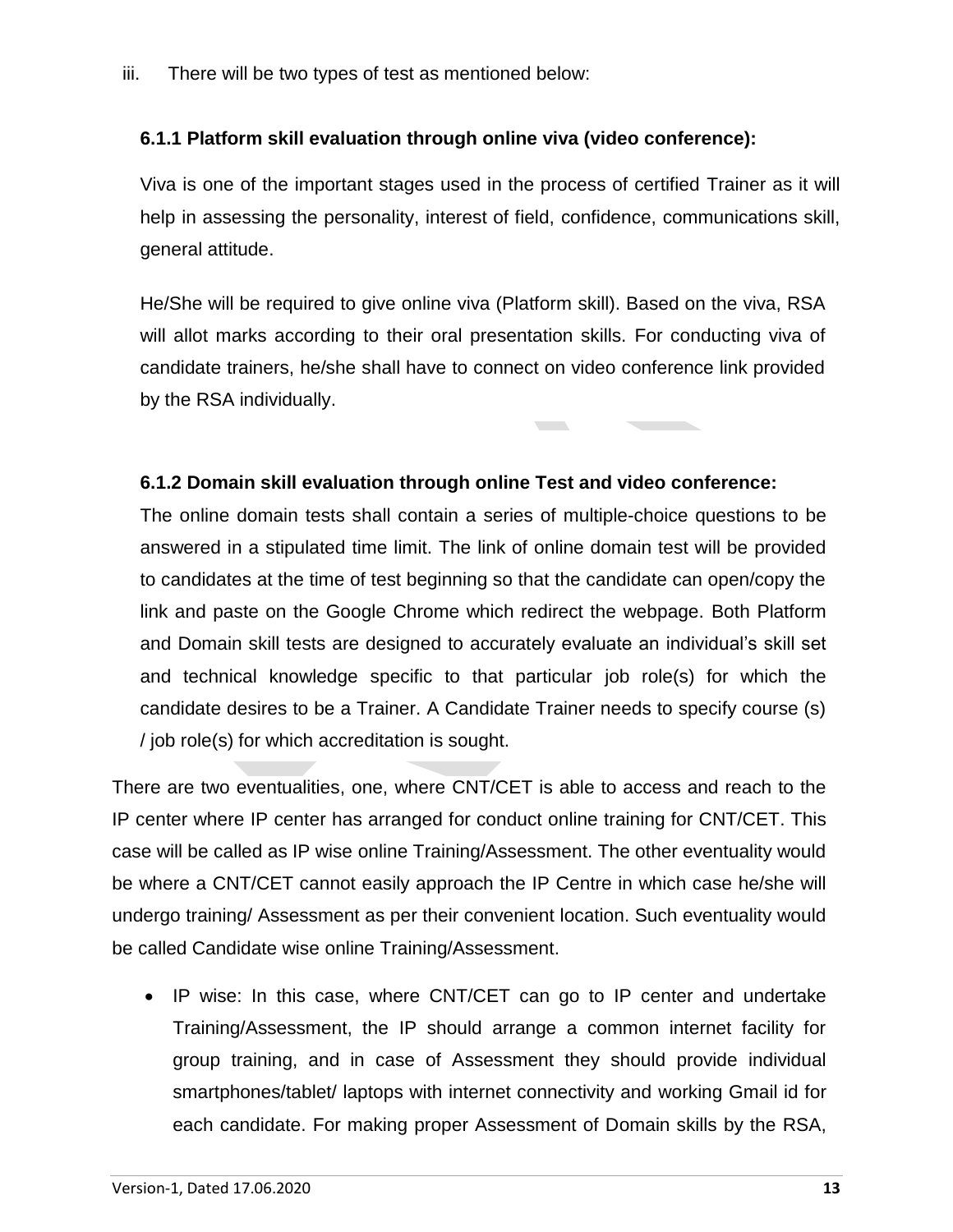IP will ensure proper monitoring and supervision by their invigilators of the online assessment of Domain skills by RSA. The RSA will provide online test website link as well as password to such invigilator at a time of Assessment.

In the eventuality of Candidate wise online Training/Assessment, individuals can get training at their own place provided they have proper required infrastructure in terms of availability of smart phone/tablet/laptop with good Internet connectivity and working Gmail Id. At the time of Assessment, candidates must have at-least one smart phone and an additional smartphone or tablet or a laptop with good Internet connectivity with video conferencing facility to ensure that RSA is able to properly monitor the whole assessment. As mentioned above, for the Assessment of domain skills, the RSA will provide online test website link as well as password to the nominated candidate at the time of Assessment.

# **7. STEP TO OPEN LINK FOR CEP/ASSESSMENT**

**Step1:** The URL/ link of online domain test will be provided to candidates before the CEP/Assessment.

**Step2:** Copy the URL/ link and paste it on URL head of Google Chrome/Opera/UC/Safari browser etc. and then click enter. A window will open like:

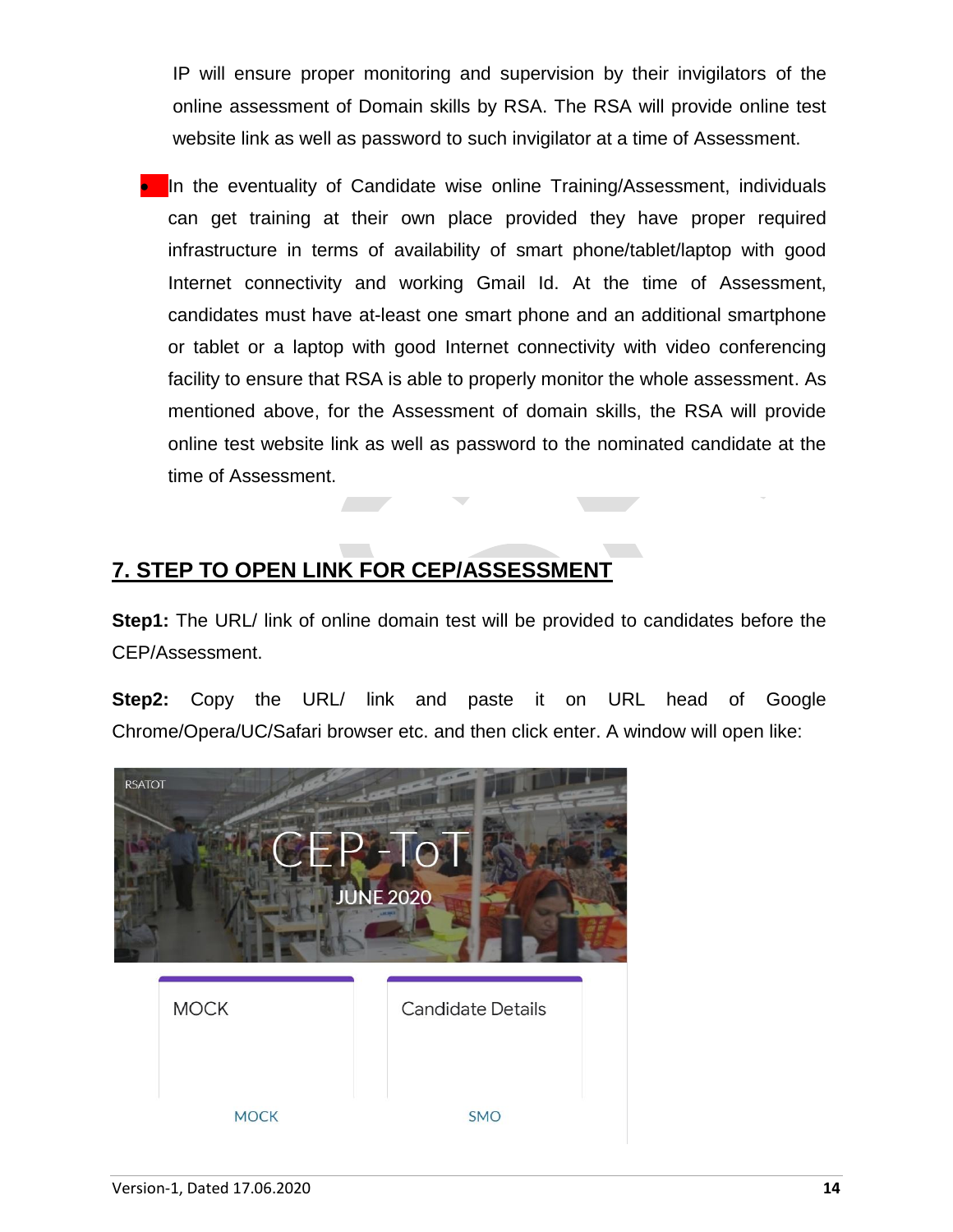**Step 3:** Then click on the respective job roles/course icon as directed by RSA on video conferencing.

| <b>6</b> Grad<br>$+$ $+$ $ +$ | X   6 Gral        | $* +$<br>$\times$ $B$ $\omega$ |                                                                                                                                            |                           | $\circ$<br>$\sim$<br>۰<br>$\sim$ $\sim$ |
|-------------------------------|-------------------|--------------------------------|--------------------------------------------------------------------------------------------------------------------------------------------|---------------------------|-----------------------------------------|
| CEP                           |                   |                                |                                                                                                                                            |                           | Home - RESULTS Q                        |
|                               |                   |                                |                                                                                                                                            |                           |                                         |
|                               |                   |                                |                                                                                                                                            |                           |                                         |
|                               |                   |                                |                                                                                                                                            |                           |                                         |
|                               |                   |                                |                                                                                                                                            |                           |                                         |
|                               |                   |                                |                                                                                                                                            |                           |                                         |
|                               | Pattom Skils      | <b>B</b> RSA CEP-G-GMT         | <b>B</b> RSACEP-P-KNT                                                                                                                      | <b>B</b> RSACEP-TCP       |                                         |
|                               |                   |                                |                                                                                                                                            |                           |                                         |
|                               |                   |                                |                                                                                                                                            |                           |                                         |
|                               |                   |                                | RAGFAGUE                                                                                                                                   |                           |                                         |
|                               |                   |                                | <b>SELECT</b><br>the state of the                                                                                                          |                           |                                         |
|                               |                   |                                | can describe and<br><b>STATE COLLECTION</b><br><b>STATE</b>                                                                                |                           |                                         |
|                               |                   |                                | $\frac{1}{2} \left( \frac{1}{2} \right) \left( \frac{1}{2} \right) \left( \frac{1}{2} \right) \left( \frac{1}{2} \right)$<br><b>Window</b> |                           |                                         |
|                               | RSA-CEP-Handcom-Q | <b>B</b> RSACEP-E-JUTE         | <b>B</b> RSACEP-R-SUK                                                                                                                      | <b>RSA-CEP-E-MAWAIADE</b> |                                         |

**Step 4:** After the click on job role, a window will open as given in figure below. And a PoP up will be shown as given in figure below. Here candidates have to sign in with Gmail id by inserting Gmail id and then fill password.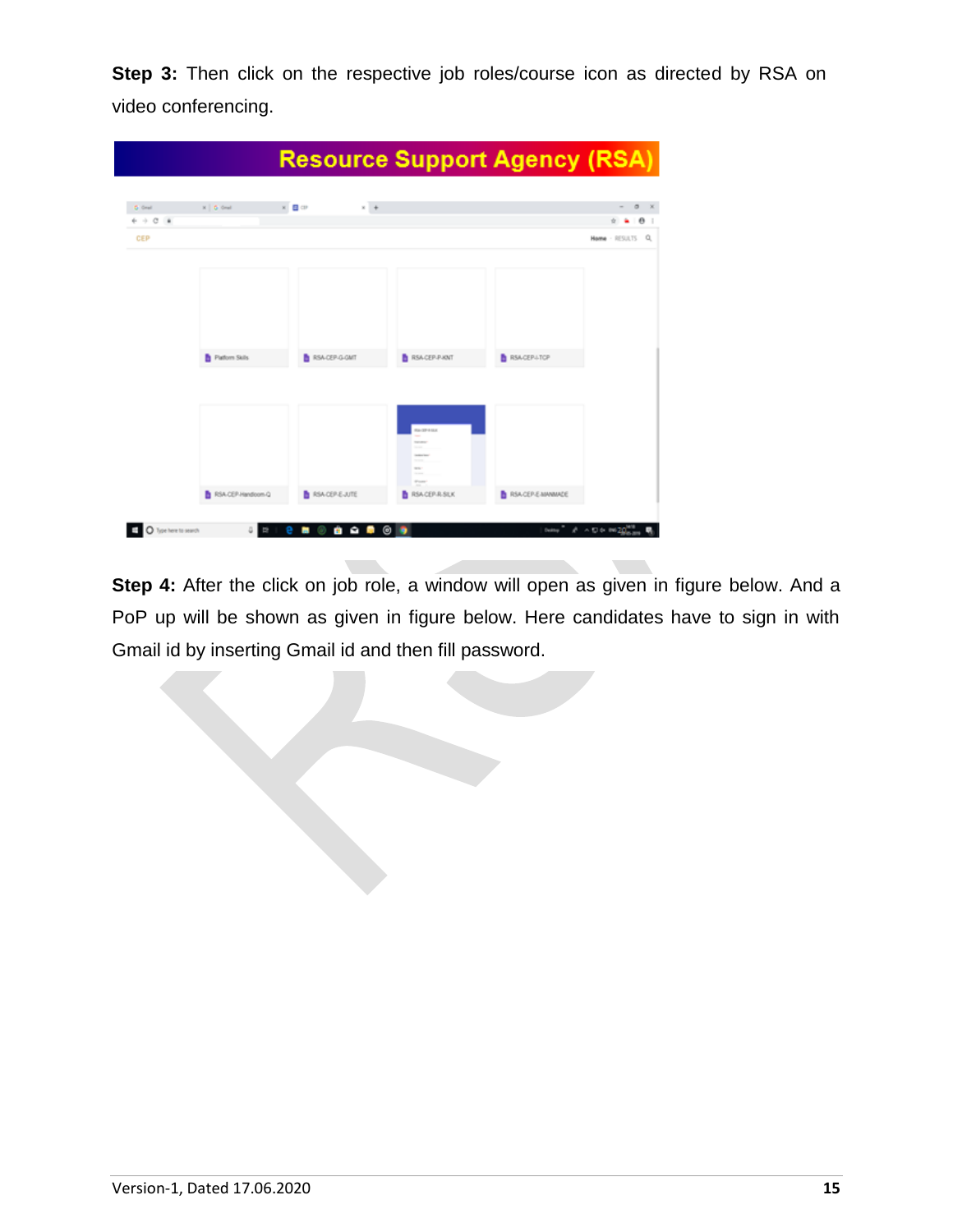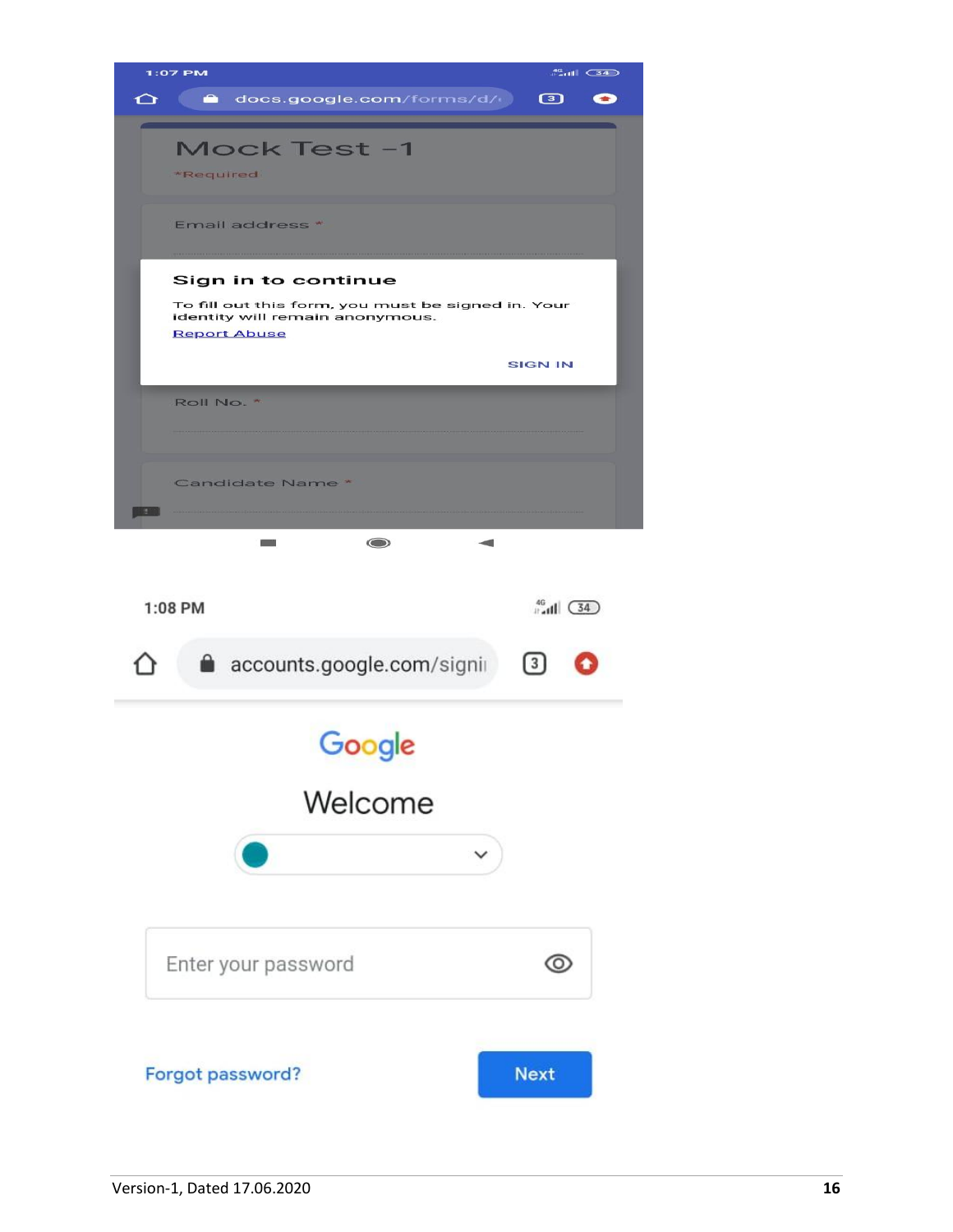**Step 5:** After signing with the Gmail id, as shown in figure, fill the required field and click on next button.

|                                                                      | <b>Resource Support Agency (RSA)</b>                                                                                     |                                            |
|----------------------------------------------------------------------|--------------------------------------------------------------------------------------------------------------------------|--------------------------------------------|
| <b>Enter the credentials</b>                                         |                                                                                                                          |                                            |
|                                                                      |                                                                                                                          |                                            |
| $x$   M Inbox (54) - aac.rsa@gmail.com - $x$   $\Box$ CEP<br>G Gmail | $\times$ +<br>Mock Test -1<br>$\times$                                                                                   | $\sigma$                                   |
| $\rightarrow$<br>С                                                   | https://docs.google.com/forms/d/e/1FAIpQLSeqCEVSNSGn6buu-Fay4IsMrHBpu8TSxXKD5Iw_6mh1Rwyqpg/viewform?pli=1<br>Mock Test-1 |                                            |
|                                                                      | * Reguired                                                                                                               |                                            |
|                                                                      | Email address *                                                                                                          |                                            |
|                                                                      | Your email                                                                                                               |                                            |
|                                                                      | Candidate Name *<br>Your answer                                                                                          |                                            |
|                                                                      | Roll No. *<br>Your answer                                                                                                |                                            |
|                                                                      | CEP Location *<br>Choose                                                                                                 |                                            |
|                                                                      | <b>NEXT</b><br>Page 1 of 3<br>Never submit passwords through Google Forms.                                               |                                            |
| J.<br>O Type here to search<br>U                                     | ග<br>G<br>m                                                                                                              | 14:22<br><b>A</b><br>∧ © ¢x ENG<br>Desktop |

**Step 6:** After that, pass key window is open, for this, RSA will provide the pass key at the time of CEP/assessment and fill that key and press next.

|                                                                                                             |                                                                                                                               | <b>Resource Support Agency (RSA)</b> |                                                                        |
|-------------------------------------------------------------------------------------------------------------|-------------------------------------------------------------------------------------------------------------------------------|--------------------------------------|------------------------------------------------------------------------|
| Enter the Pass Key                                                                                          |                                                                                                                               | (different every time)               |                                                                        |
| G Gmail<br>X   M Inbox (54) - aaczsa@gmail.com - X   <mark>++</mark> CEP<br>$\leftarrow$ $\rightarrow$<br>C | Mock Test -1<br>https://docs.google.com/forms/d/e/1FAlpQLSeqCEVSNSGn6buu-Fay4lsMrHBpu8TSxXKD5lw_6mh1Rwyqpg/formResponse?pli=1 | $\times$ +                           |                                                                        |
|                                                                                                             |                                                                                                                               |                                      |                                                                        |
|                                                                                                             | <b>Mock Test-1</b>                                                                                                            |                                      |                                                                        |
|                                                                                                             | * Required                                                                                                                    |                                      |                                                                        |
|                                                                                                             | Pass Key *<br>Your answer                                                                                                     |                                      |                                                                        |
|                                                                                                             | <b>BACK</b><br><b>NEXT</b>                                                                                                    | Page 2 of 3                          |                                                                        |
|                                                                                                             | Never submit passwords through Google Forms.                                                                                  |                                      |                                                                        |
|                                                                                                             | This content is neither created nor endorsed by Google. Report Abuse - Terms of Service<br>Google Forms                       |                                      |                                                                        |
| $\bigcap$ Type here to search                                                                               | ම<br><b>B</b><br>R<br>(U)<br><b>DOT</b>                                                                                       | <b>CO</b><br>Desktop                 | 22<br>14:27<br>$R^R \wedge \Box \Leftrightarrow \Box$ ENG<br>30-05-201 |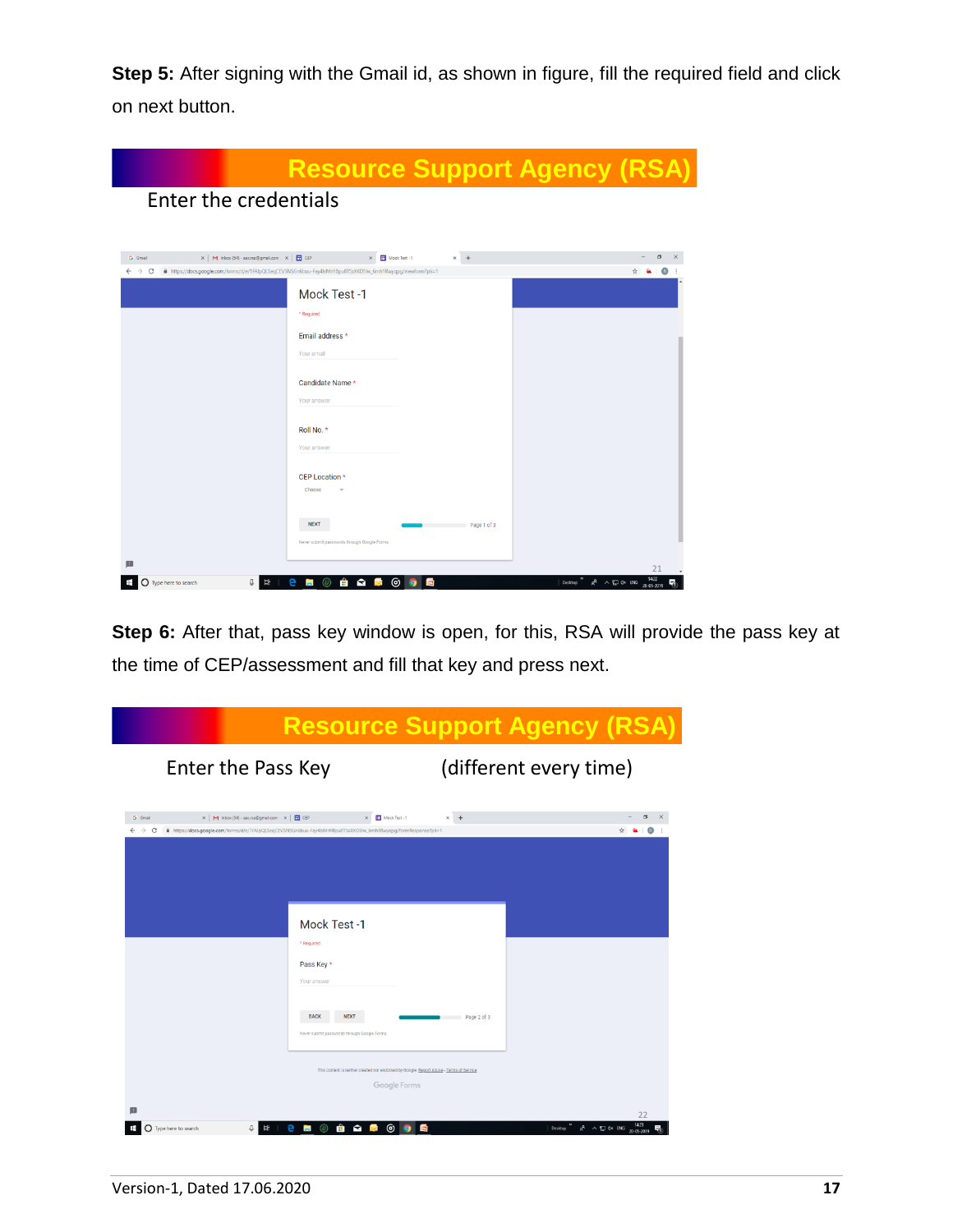**Step 7:** After that, a new window shows up which will consist of multiple choice questions which marks the beginning of your Assessment. After completing the exam press the submit button at the end.

|                                                          | <b>Resource Support Agency (RSA)</b>                                                                                                                                                                                                                                                                                                        |                                    |  |
|----------------------------------------------------------|---------------------------------------------------------------------------------------------------------------------------------------------------------------------------------------------------------------------------------------------------------------------------------------------------------------------------------------------|------------------------------------|--|
| Click on submit for final submission                     |                                                                                                                                                                                                                                                                                                                                             |                                    |  |
| X M Inbox (54) - aacra@gmail.com X G CEP<br>G Gmail<br>C | $x +$<br>Mock Test -1<br>$\times$<br>https://docs.google.com/forms/d/e/1FAIpQLSeqCEVSNSGn6buu-Fay4IsMrHBpu8TSxXKD5lw_6mh1Rwyqpg/formResponse?pli=1                                                                                                                                                                                          |                                    |  |
|                                                          | SPI means ____ in garmenting industry<br>○ Stitches per inch<br>$O$ straight lines per inch<br>$\bigcap$ seams per inch<br>$\bigcap$ all of the above<br>"World Water Day is celebrated on<br>O March 22<br>C March 27<br>$O$ March 4<br>O March 16<br>BACK<br><b>SUBMIT</b><br>Page 3 of 3<br>Never submit passwords through Google Forms. |                                    |  |
| Type here to search                                      | This content is neither created nor endorsed by Google. Report Abuse - Terms of Service<br>Google Forms<br>8 Q B<br>$\odot$<br>$\left(\overline{u}\right)$<br><b>LES</b><br><b>Page</b>                                                                                                                                                     | d <sup>e</sup> へ口dx ENG<br>Desktop |  |

**Step 8:** After pressing the submit button, a window notifying is shows successful completion of the domain test will be displayed as shown below.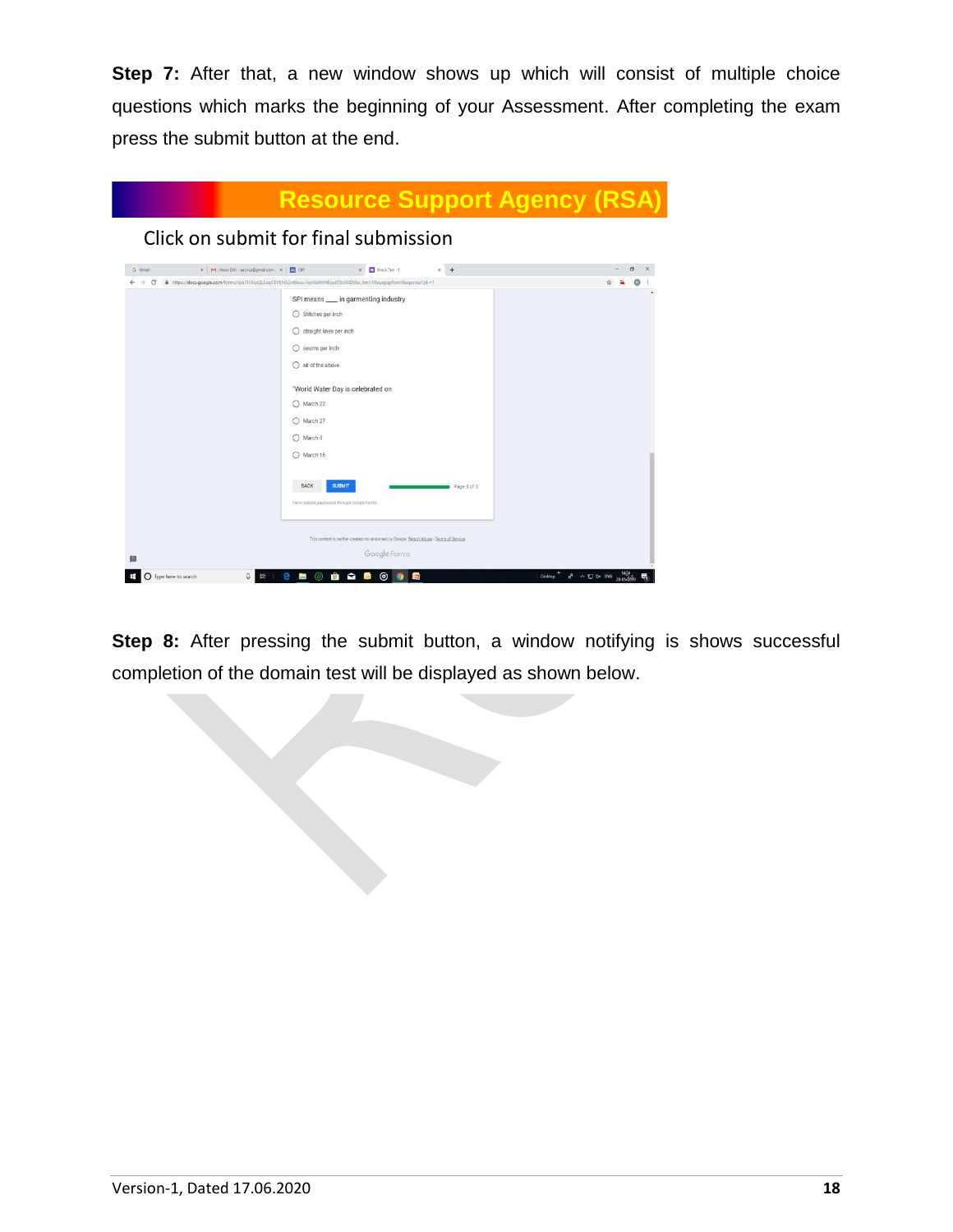# **Resource Support Agency (RS**

### Mock Test completed



# **8. BASIC ETIQUETTE REQUIRED FOR SUCCESSFUL VIDEO CONFERENCING**

- Reach the exam centre before time given for start of exam/ assessment/training.
- Test your hardware and internet connection etc. before hand.
- Mute yourself when not speaking. Don't talk over each other.
- Keep your Identity Proof Documents with you like Aadhaar card, PAN Card, Voter Id card, Driving licence etc for verification.
- Ensure that your background is not a distraction and ensure that camera is not facing light from opposite side.
- Wear appropriate clothing.
- Maintain decorum and discipline.
- Position the camera correctly and have the right light around you.
- Don't get distracted and stay alert throughout the training.
- Keep note book, auxiliaries like pen, pencil etc. and water bottle etc. with you.
- Support ToT Agency in respect of any technical or connectivity issue arises.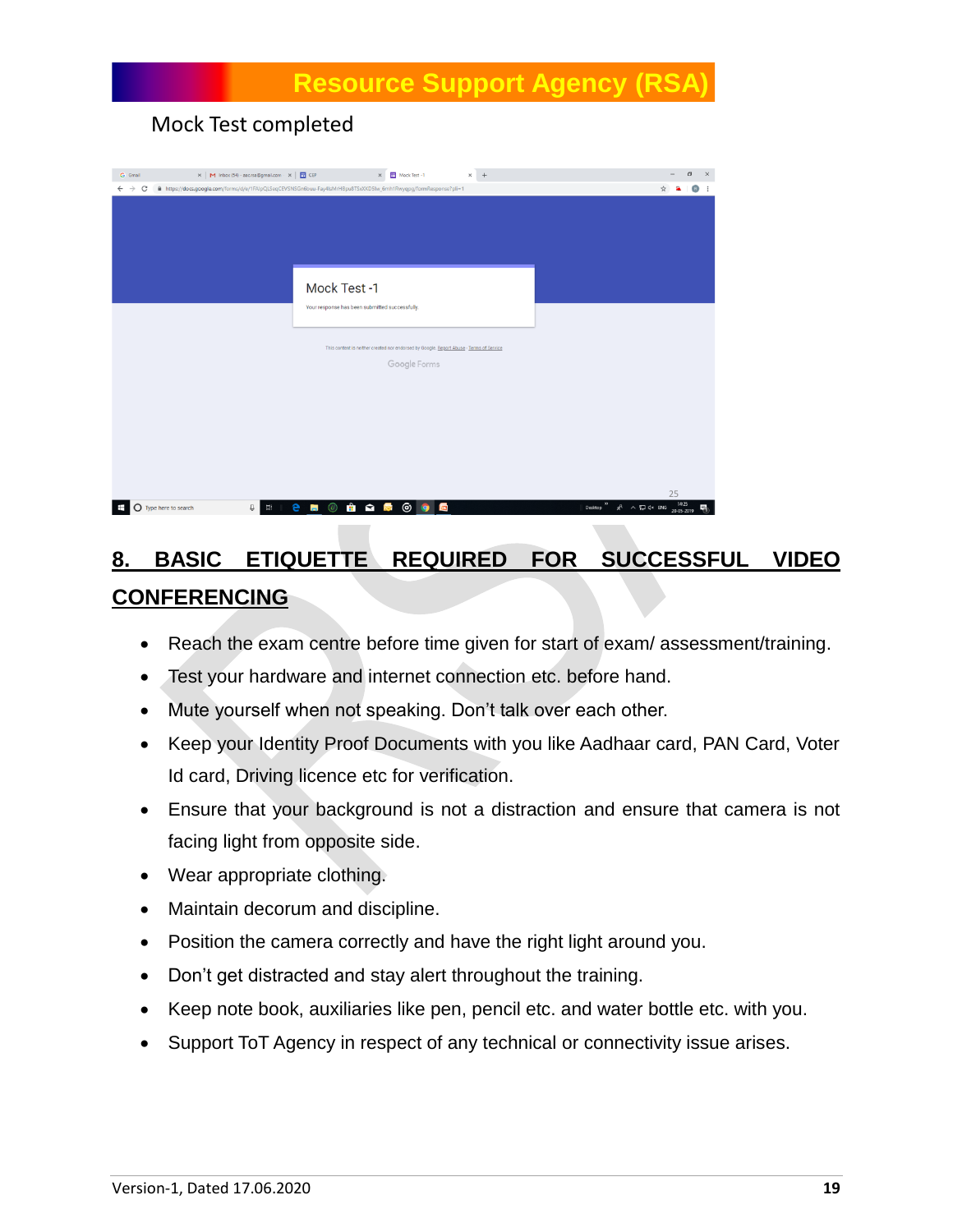### **9. POWER TO MODIFY**

Notwithstanding anything said in this Protocol, the RSA has the right to modify any of the above instructions from time to time. The Training of Trainer Agencies are requested to visit the website of Textiles Committee and/or any other addresses as may be notified for updates and announcements periodically. For any queries/clarifications and submission of applications, please contact the undersigned:

Secretary, Textiles Committee, Govt. of India, Ministry of Textiles P. Balu Road, Prabhadevi Chowk Prabhadevi, Mumbai - 400025 Tel.; 022-66527 506/507/519/608. Email: [tcrsaisds@gmail.com.](mailto:tcrsaisds@gmail.com) Website: [www.textilescommittee.nic.in](http://www.textilescommittee.nic.in/)